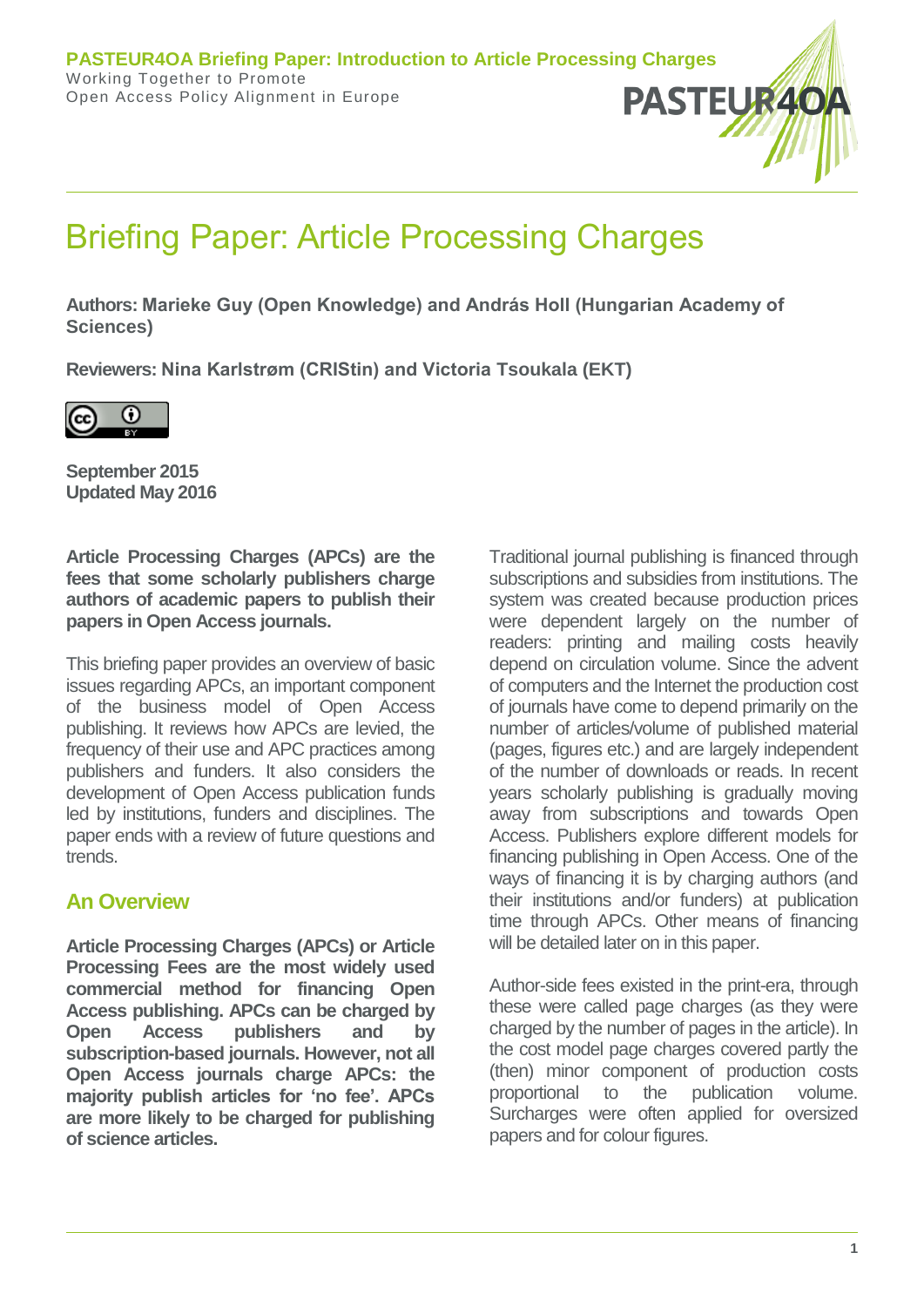

APCs are levied in 2 ways:

- **Open Access journal**: Authors charged to publish.
- **Subscription-based journal**: Authors charged to make their publication Open Access in an otherwise subscriptionbased collection. Known as the hybrid model.

A detailed study by Kozak and Hartley in 2013 found that of 9,000 Open Access journals investigated only 28% charged authors for publishing. This figure was found to be "highest in various disciplines in medicine (47%) and the sciences (43%) and lowest in the humanities  $(4%)$  and the arts  $(0%)$ "<sup>1</sup>. A 2014 survey<sup>2</sup> found that 26% of journals listed in the Directory of Open Access Journals (which does not accept hybrid Open Access or embargoed journals) charge APCs and that at least 61% of publishers of these journals were commercial in nature, with the remaining percentage not-for-profit or unknown types. In May 2015 Peter Suber indicated that in the DOAJ<sup>3</sup> data showed that 32% of listed journals charged a fee while 67.9% charged no publication fee<sup>4</sup>. Since costs exist for Open Access publishing as well, it is assumed that these are covered in ways other than APCs<sup>5</sup>.

# **APC practices among publishers**

**APCs vary from publisher to publisher. One major area for concern is the lack of transparency in the process for deciding on an APC fee.** 

 $\overline{a}$ 

<sup>2</sup> Open Access Article Processing Charges: DOAJ Survey May 2014:<http://www.mdpi.com/2304-6775/3/1/1>

APCs are primarily charged for published articles, but some journals apply other methods including submission fees or offer membership or bulk payment options for institutions, reducing the costs<sup>6</sup>.

While many publishers have fixed prices, others charge different fees for different types of articles (such as full articles or shorter research notes). There may also be discounts for authors whose institution participates in the publisher's membership programme, or for those who have negotiated a discount (these usually involve block money transfers and advance payments). Some Open Access publishers have schemes for waiving APCs for authors from developing or low-income countries (e.g. BioMed Central waives APCs<sup>7</sup> ; the Public Library Of Science offers Publication Fee Assistance<sup>®</sup>). The extent of fee waiving among the largest toll access and Open Access publishers is measured in a report written by Stuart Lawson of Jisc<sup>o</sup>.

While APC costs vary, Walt Crawford<sup>10</sup> found that 25% of the journals (roughly) fall into each of the four ranges indicated in figure 1.

<http://www.springeropen.com/libraries> <sup>7</sup> BMC waiver country list:

<sup>8</sup> PLOS Publication Fee Assistance

<sup>1</sup> Kozak, M., and Hartley, J. (2013) Publication fees for open access journals: Different disciplines—different methods: <http://onlinelibrary.wiley.com/doi/10.1002/asi.22972/abstract>

<sup>3</sup> Directory of Open Access Journals (DOAJ): https://doaj.org <sup>4</sup> Peter Suber APC research:

<https://plus.google.com/+PeterSuber/posts/Cqv4oq3LuFr>

<sup>5</sup> Other models for financing Open Access publications are the socalled collective models, such as for example the Open Library of the Humanities model (**<https://about.openlibhums.org/>**).

<sup>1</sup> <sup>6</sup> Examples include: PLOS Institutional Account:

[https://www.plos.org/about/get-involved-2/institutional-account](https://www.plos.org/about/get-involved-2/institutional-account-program/)[program/](https://www.plos.org/about/get-involved-2/institutional-account-program/) 

and SpringerOpen Membership:

<http://www.biomedcentral.com/authors/oawaiverfund/>

[https://www.plos.org/publications/publication-fees/plos-publication](https://www.plos.org/publications/publication-fees/plos-publication-fee-assistance/)[fee-assistance/](https://www.plos.org/publications/publication-fees/plos-publication-fee-assistance/)

<sup>&</sup>lt;sup>9</sup> Lawson, S. (2015) Fee waivers for open access journals [http://figshare.com/articles/Fee\\_waivers\\_for\\_open\\_access\\_journal](http://figshare.com/articles/Fee_waivers_for_open_access_journals/1415955) [s/1415955](http://figshare.com/articles/Fee_waivers_for_open_access_journals/1415955)

<sup>&</sup>lt;sup>10</sup> Universal survey of Open Access (OA) journals:

[http://walt.lishost.org/2015/03/the-open-access-landscape-1](http://walt.lishost.org/2015/03/the-open-access-landscape-1-background/) [background/](http://walt.lishost.org/2015/03/the-open-access-landscape-1-background/)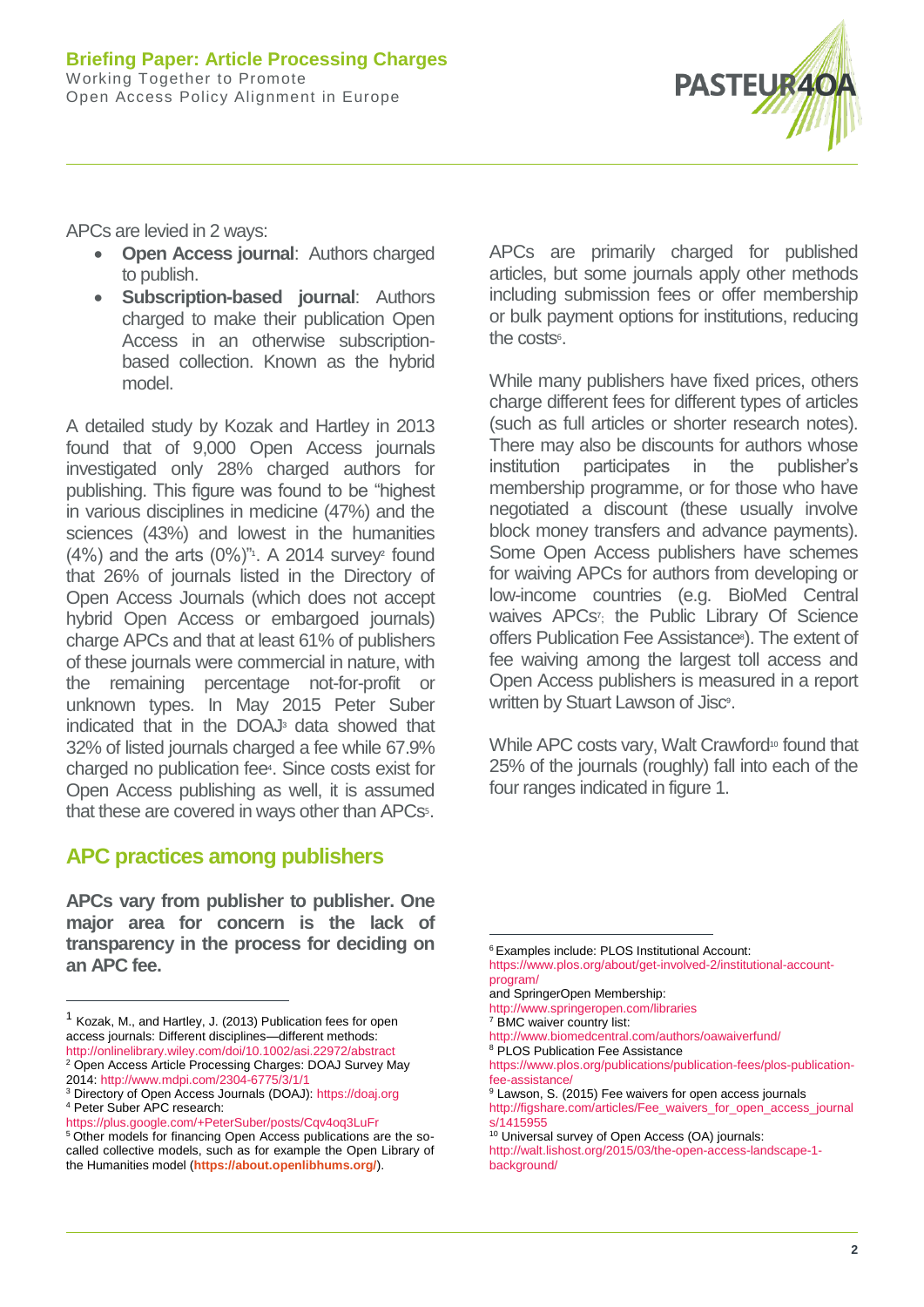Working Together to Promote Open Access Policy Alignment in Europe



| <b>High: \$1,451 or more</b> | $\vert$ Low: \$201 to \$600  |
|------------------------------|------------------------------|
| Medium: \$601 to \$1,450     | <b>Nominal: \$8 to \$200</b> |

*Figure1: Range of APC Costs*

According to the comprehensive Study of Open Access Publishing (SOAP)<sup>11</sup>, APCs are paid by the article author only 12% of the time, hence the conscious move away from the use of the term author-side fees or author pays. . The majority of payments are made by funders (59%) or by universities (24%). Researchers with a funded research project can, in principle, cover APCs from their grants and funders often support this approach. However in countries where the average grant sizes are low, there is simply no way to cover APCs from grants.

Björk and Solomon found that APCs for hybrid Open Access journals tend to be significantly higher than APCs for Open Access journals<sup>12</sup> at a cost of \$2,727 on average per article rather than \$1,418. A different study looking at the relationship between APC cost and the prestige of a journal was carried out at the University of Edinburgh. They found that some journals (both hybrid and Open Access) with high impact factors applied significantly higher article processing charges<sup>13.</sup>

[http://www.wellcome.ac.uk/stellent/groups/corporatesite/@policy\\_c](http://www.wellcome.ac.uk/stellent/groups/corporatesite/@policy_communications/documents/web_document/wtp055910.pdf) [ommunications/documents/web\\_document/wtp055910.pdf](http://www.wellcome.ac.uk/stellent/groups/corporatesite/@policy_communications/documents/web_document/wtp055910.pdf) <sup>13</sup> Andrew, T. "Gold Open Access: Counting the Costs".

Many funders and institutions are less keen to pay Open Access fees for hybrid journals, and are concerned about paying for the same content twice (known as 'double dipping') by paying both a subscription to the journal and APCs for articles to be published Open Access. The Norwegian Research Council has made grant money available for APCs but only for purely Open Access journals. It should be noted that page charges (mentioned earlier) do still exist and can be levied on top of APCs or Open Access fees, though some funder policies may specify that where an Open Access cost is charged no other publication costs should be paid on top. In another strategy, the Austrian Science Fund (FWF) (Austria) funds hybrid APCs, but applies a lower price cap than applied for Open Access journals<sup>14</sup>.

Work is still taking place to investigate the best 'value for money' approach for funders and institutions. In the aforementioned paper, Björk and Solomon outline three combined (full Open Access and hybrid) scenarios believed to be the most beneficial for APC-funding policies:

- APCs are refunded at list prices, with mechanisms put in place on the local level for hybrid Open Access in order to ensure savings on subscriptions and avoid "double dipping";
- APCs are funded according to valuebased price caps set for each journal and based on the journal's relative "value";
- Funders cover a fixed percentage of the APCs' costs up to a certain maximum and the remaining portion is covered by universities/authors through other sources.

1

 $\overline{a}$ <sup>11</sup> Open Access Publication Funds: Study of Open Access Publishing (SOAP): <http://arxiv.org/abs/1101.5260>

<sup>&</sup>lt;sup>12</sup> Björk, Bo-Christer; Solomon, David, 2014, "Developing an Effective Market for Open Access Article Processing Charges" Final Report to a consortium of research funders comprising Jisc, Research Libraries UK, Research Councils UK, the Wellcome Trust, the Austrian Science Fund, the Luxembourg National Research Fund and the Max Planck Institute for Gravitational Physics (London, Wellcome Trust).

November 2012, Ariadne Issue 7[0](http://www.ariadne.ac.uk/issue70/andrew)

<http://www.ariadne.ac.uk/issue70/andrew>

<sup>14</sup> Austrian Science Fund (FWF) Publication Cost Data 2014: [http://figshare.com/articles/Austrian\\_Science\\_Fund\\_FWF\\_Publicati](http://figshare.com/articles/Austrian_Science_Fund_FWF_Publication_Cost_Data_2014/1378610) [on\\_Cost\\_Data\\_2014/1378610](http://figshare.com/articles/Austrian_Science_Fund_FWF_Publication_Cost_Data_2014/1378610)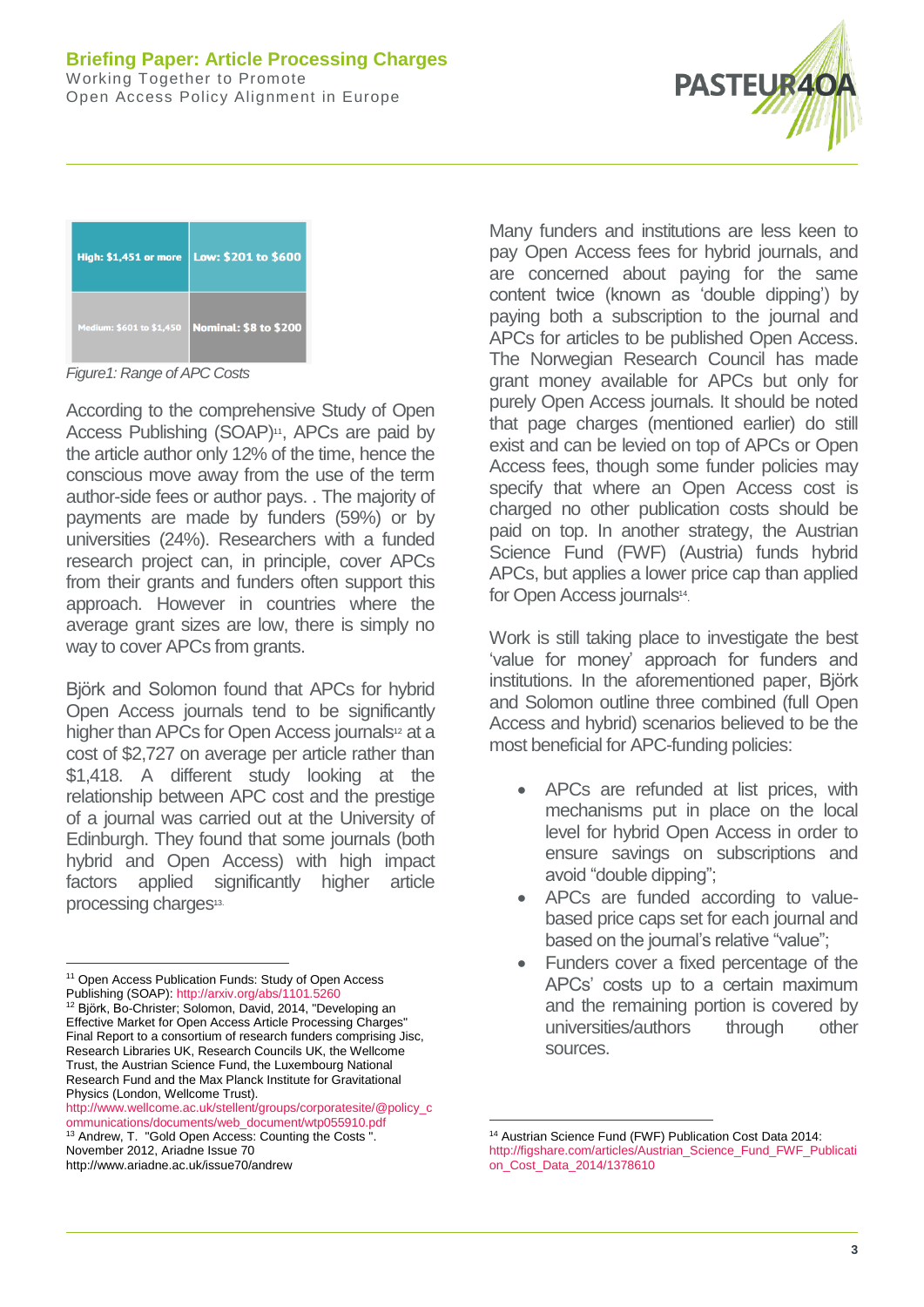

# **Developing Open Access publication funds**

In response to the increasing requirement for APCs by large commercial publishers, funders and institutions have been developing Open Access publication funds to assist their researchers. A publication fund is a pool of money set aside by an institution to pay APCs or reimburse money spent on Open Access publishing. The Open Access Directory provides a list of APC supporting funds or assistance schemes<sup>15</sup> and Taylor and Francis online offer a list of institutions which will offer Open Access prepayment<sup>16</sup>

SPARC provides information for institutions planning to implement a publishing fund<sup>17</sup>. The Open Access working group of the Alliance of Science Organisations in Germany published a recent hand-out on Open Access Publication Funds<sup>18</sup>. The guide suggests a number of key policy decisions to be made when establishing the fund including:

Who manages the fund? Where do the funds come from? What charges should the fund cover? What content types are eligible? Are any access restrictions acceptable? Who within your community is eligible to receive support from the fund? How are intramural collaborations handled? Are there restrictions on repeat usage?

Another approach is centralising funds. SCOAP3<sup>19</sup> (Sponsoring Consortium for Open Access Publishing in Particle Physics) is a pioneering project looking at covering APCs centrally for a particular scientific field: particle physics. The APC level can be collectively negotiated resulting in agreed-upon APCs for SCOAP3 participating journals. Negotiation can take place as a country, institution or as a discipline.

In the Netherlands – the Association of Dutch Universities (VSNU) and the Koninklijke Nederlandse Akademie van Wetenschappen (KNAW) have established a countrywide agreement with Springer that covers the open access charge for affiliated corresponding authors in subscription-based journals<sup>20</sup>.

An analysis of the financial background to the transition from subscription-based to Open Access publishing has recently been published by the Max Planck Digital Library<sup>21</sup>. The report provides insights in to what institutions can do to move towards Open Access publishing as an alternative to subscriptions.

# **APCs and Funders Policies in EU**

APCs are becoming a more acceptable and understandable component of the business model of Open Access publishing.

As mentioned earlier a number of European funders now allow the payment of Open Access article fees or accept that research grant funding could be used to pay for APCs. These include

1

 $\overline{a}$ <sup>15</sup>Open Access Directory: Open Access Journal funds: [http://oad.simmons.edu/oadwiki/OA\\_journal\\_funds](http://oad.simmons.edu/oadwiki/OA_journal_funds)

<sup>16</sup> Taylor and Francis Open Access information:

<http://www.tandfonline.com/page/openaccess/funders>

<sup>17</sup> SPARC Funds FAQ: http://www.sparc.arl.org/initiatives/funds 18 Open Access working group of the Alliance of Science

Organisations in Germany Open Access Publishing Funds: <http://doi.org/10.2312/allianzoa.007>

<sup>&</sup>lt;sup>20</sup> Springer Agreement with the Association of Dutch Universities and Academy Institutes:

[http://www.springer.com/gp/open-access/springer-open](http://www.springer.com/gp/open-access/springer-open-choice/agreements/42388)[choice/agreements/42388](http://www.springer.com/gp/open-access/springer-open-choice/agreements/42388)

<sup>21</sup> Disrupting the subscription journals' business model for the necessary large-scale transformation to open access. Max Planck Digital Library Open Access Policy White Paper. <http://dx.doi.org/10.17617/1.3>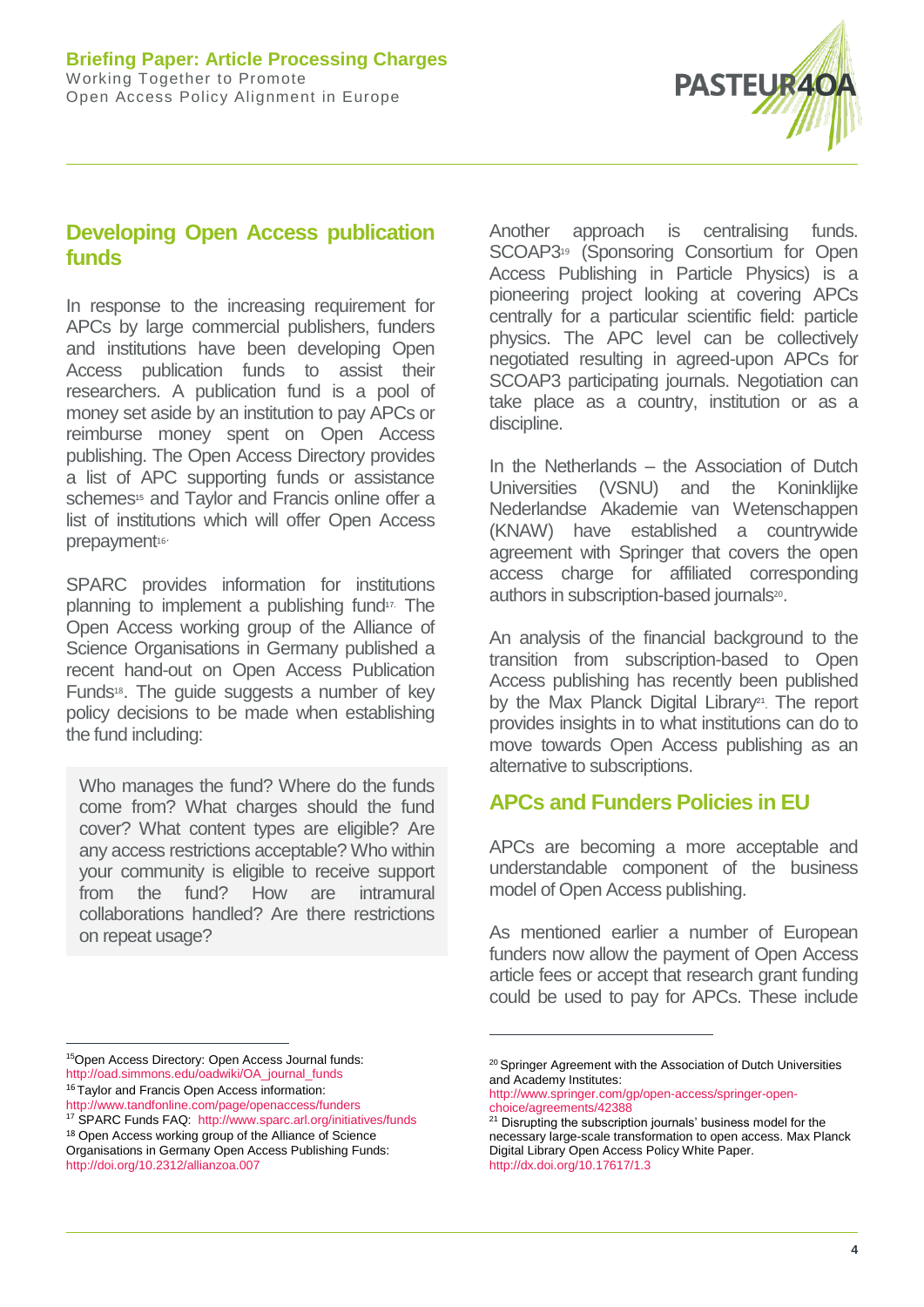

RCUK, Deutsche Forschungsgemeinschaft (DFG), the Dutch NWO, the Norwegian Research Council, the Swiss National Science Foundation and the Swedish Research Council. A list of these funders is provided in the information section. Another interesting approach is demonstrated by the Hungarian Scientific Research Fund (OTKA), which earmarks a part of the institutional overhead to be used for funding APCs.

One area of work funders have been involved with is providing guidance to publishers introducing offset systems and to academic institutions in evaluating proposals for such systems<sup>22</sup>.

In the future funder mandates and APC funding policies may well affect the pricing of publishers. As Richard Poynder points out: the indication of ample funding might encourage publishers to raise APCs23. It is possible some funders may try to orient the market and influence the APCs with appropriately adjusted price caps<sup>24</sup>.

For Horizon2020 researchers are encouraged to publish in Open Access journals or in hybrid journals that offer the possibility of making individual articles openly accessible. When applicable the APCs incurred by beneficiaries are eligible for reimbursement during the duration of the action. It is advisable to indicate anticipated costs for publishing Open Access in grant proposals<sup>25</sup>.

 $\overline{a}$ 

As part of OpenAIRE2020<sup>26</sup> a Gold Open Access Pilot was launched supporting FP7 projects finished after 2013. The pilot will make 4 million Euro of funding available to cover the cost of publications arising from FP7 projects up to 2 years after the project has ended. In this pilot hybrid APCs are not eligible for funding.

# **Future Trends and Conclusions**

Use of APCs by publishers continues to be diverse and often opaque. However, while APCs often present a burden for both researcher and the publisher ,both financially and bureaucratically, they do provide a compelling opportunity as a mechanism to ensure that researchers are aware of costs in the publishing process. Further, this supply-side model entails the full disclosure at the outset of the costs per article, which lends transparency to the process of charging for the publication of literature on the side of the publishers.

It is possible that this engagement will bring hitherto often undiscussed elements of the scholarly publishing environment to a new audience, and allow opportunities for discourse and feedback.

This paper has shown that there is growing recognition that financial help could be provided for APCs from funders and institutions alike. One suggestion might be that funders coordinate their APC support policies to achieve larger impact on publishers, and that they remain aware of the possible effect of such policies on publishing costs. The PASTEUR4OA regional meetings offer a venue for developing coordinated APC funding policies.

<sup>22</sup> Jisc Collections principles for offset agreements: [https://www.jisc-collections.ac.uk/Global/News files and](https://www.jisc-collections.ac.uk/Global/News%20files%20and%20docs/Principles-for-offset-agreements.pdf)  [docs/Principles-for-offset-agreements.pdf](https://www.jisc-collections.ac.uk/Global/News%20files%20and%20docs/Principles-for-offset-agreements.pdf)

<sup>23</sup>Emerald Group Publishing tests ZEN, increases prices: what does it mean?

[http://poynder.blogspot.hu/2015/07/emerald-group-publishing](http://poynder.blogspot.hu/2015/07/emerald-group-publishing-tests-zen.html)[tests-zen.html](http://poynder.blogspot.hu/2015/07/emerald-group-publishing-tests-zen.html)

<sup>24</sup> Open Access policy for FWF projects:

<https://www.fwf.ac.at/en/research-funding/open-access-policy/> <sup>25</sup> ROARMAP: Horizon2020 policy[: http://roarmap.eprints.org/680/](http://roarmap.eprints.org/680/)

<sup>1</sup> <sup>26</sup> OpenAIRE2020[: https://www.openaire.eu/news-](https://www.openaire.eu/news-events/openaire2020-press-release)

[events/openaire2020-press-release](https://www.openaire.eu/news-events/openaire2020-press-release)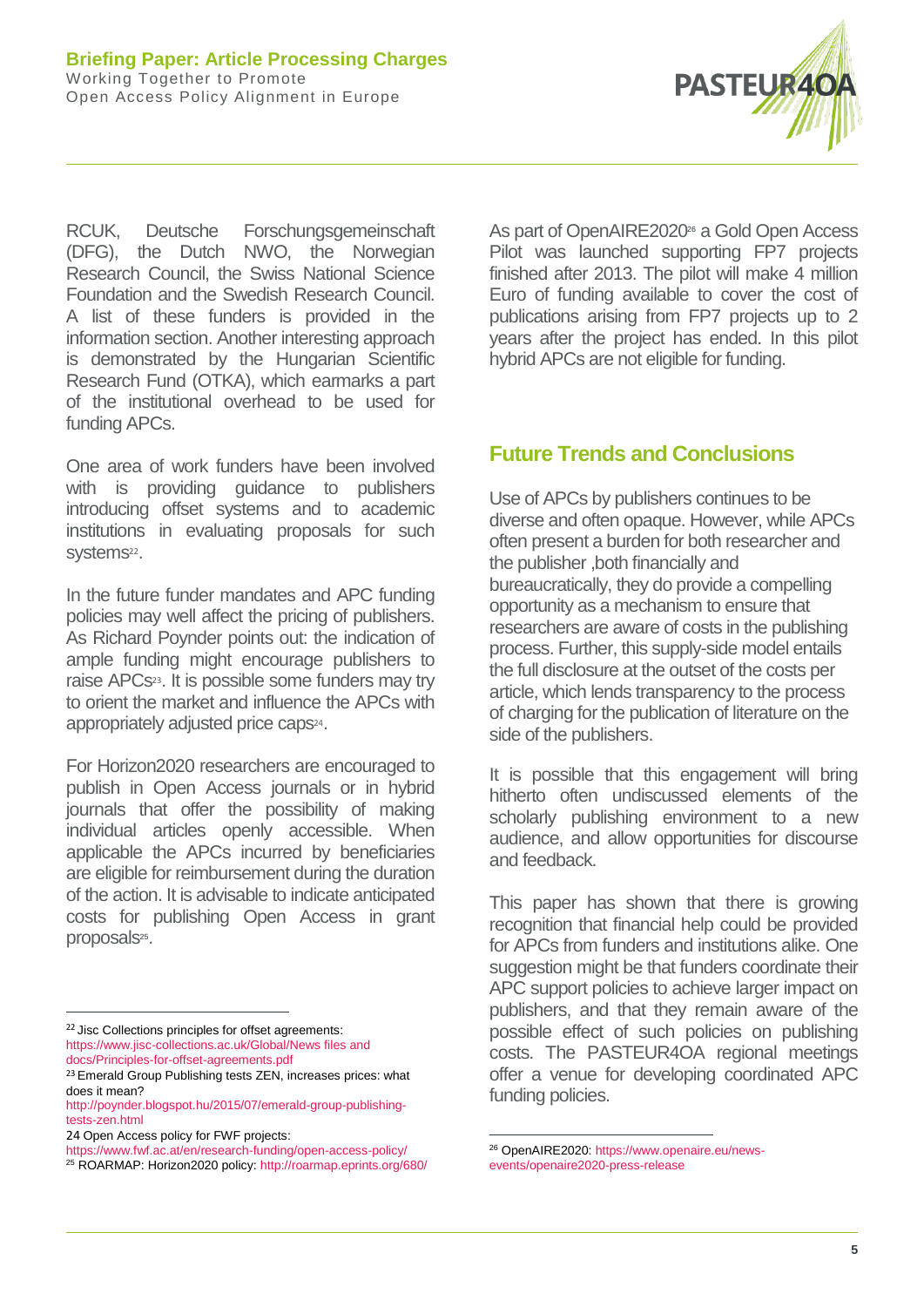

It is clear that there is a political and economic question about who pays for scholarly publication. However, scholarly communication should be viewed in the context of what society pays for when it funds research, rather than just seen as a cost for academics to shoulder. Effective future policy will need to consider what is required for scholarly communication to work effectively and think more imaginatively about the opportunities available.

The Max Planck Digital Library Open Access Policy White Paper cited earlier in this briefing document begins to look at alternate options in more detail. It argues that a true transformation of scholarly publishing will be achieved by "*converting the existing library acquisition funds into a budget for publication services, which can be expected to be eventually rather more stratified than article processing charges (APCs) as we know them today.*" It might be that APCs are only an interim measure on the road to Open **Access**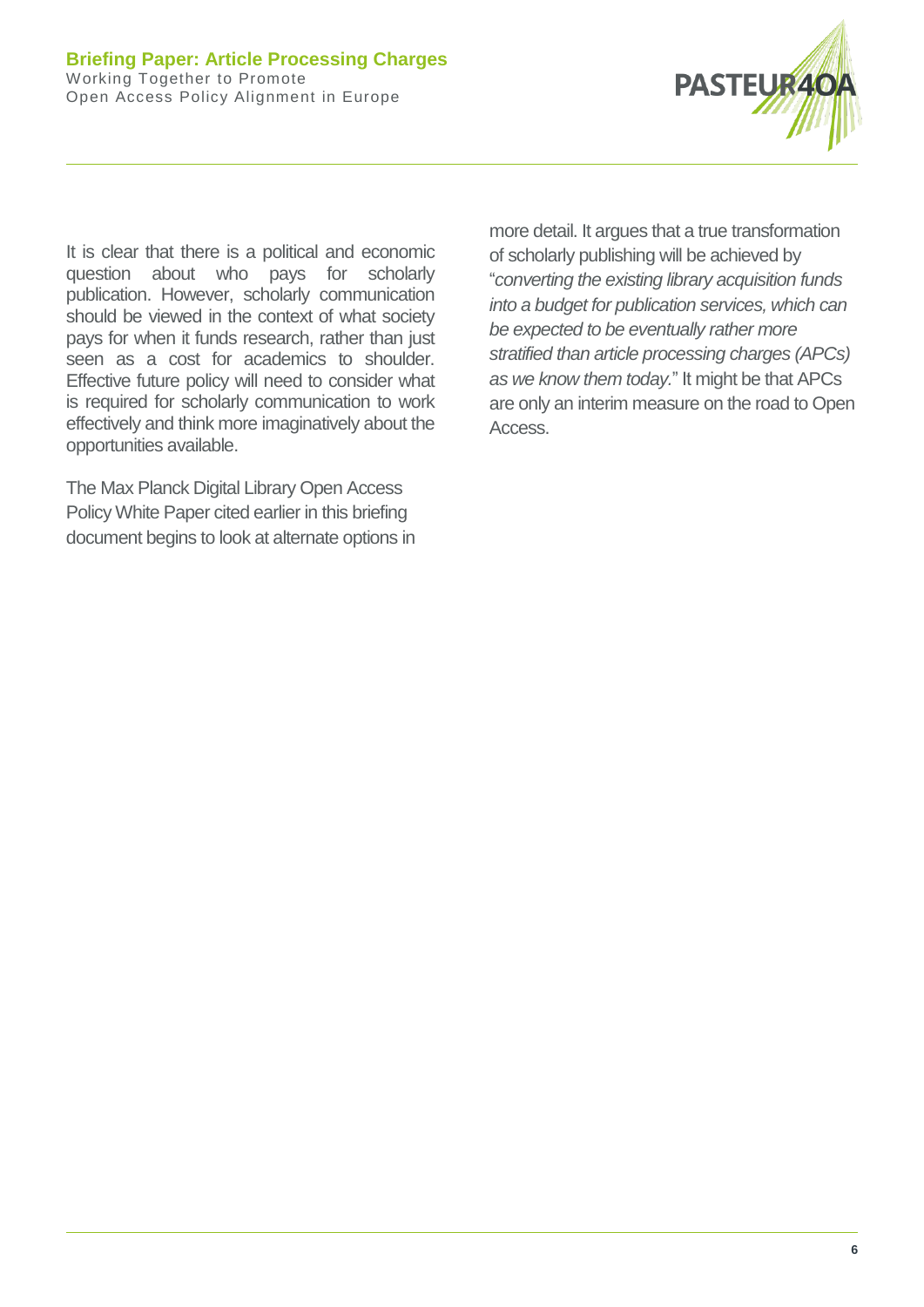#### **Briefing Paper: Article Processing Charges**

Working Together to Promote Open Access Policy Alignment in Europe



#### **Further Information**

#### **Papers and articles**

Björk, B-C., Solomon, D., 2012, "Pricing Principles used by Scholarly Open Access Publishers", Learned Publishing, 25(3): 132- 137.

<http://dx.doi.org/10.1087/20120207>

Curb, L. A., & Abramson, C.I., 2012, "An examination of author-paid charges in science journals. Comprehensive Psychology", 1, 4. <http://www.amsciepub.com/doi/pdf/10.2466/01.17.CP.1.4>

De Castro, Pablo (2016) The OpenAIRE2020 FP7 Post-Grant Open Access Pilot: Implementing a European-wide funding initiative for Open Access publishing costs" has now been published in Information Services & Use 31(4): 235-241. http://dx.doi.org/10.3233/ISU-150786

Eve, Martin (2014) All that Glisters: Investigating Collective Funding Mechanisms for Gold Open Access in Humanities Disciplines http://jlsc-pub.org/cgi/viewcontent.cgi?article=1131&context=jl

LSE & HEFCE (2015) Economic analysis of business models for open access monographs <http://bit.ly/1g9d3vh>

King D.W., Alvarado-Albertorio F.M., 2008, "Pricing and other means of charging for scholarly journals: a literature review and commentary", Learned Publishing, 21(4): 248-272. doi[:10.1087/095315108X356680](http://dx.doi.org/10.1087/095315108X356680)

Schimmer, R., Geschuhn, K. K., & Vogler, A., 2015, "Disrupting the subscription journals' business model for the necessary large-scale transformation to open access",. <http://dx.doi.org/10.17617/1.3>

Solomon, D.J.; Björk, B-C., 2012, "A study of open access journals using article processing charges", Journal of the American Society for Information Science and Technology, 63, 8, 1485 <http://dx.doi.org/10.1002/asi.22673>

SPARC, "Income Models for Open Access: Article Processing Fees", [http://www.sparc.arl.org/resources/papers-guides/oa-income](http://www.sparc.arl.org/resources/papers-guides/oa-income-models/guide2-1)[models/guide2-1](http://www.sparc.arl.org/resources/papers-guides/oa-income-models/guide2-1)

Which subjects are most likely to charge article processing charges? by **Heather Morrison** [http://sustainingknowledgecommons.org/2015/05/05/which-subjects](http://sustainingknowledgecommons.org/2015/05/05/which-subjects-are-most-likely-to-charge-article-processing-charges/)[are-most-likely-to-charge-article-processing-charges/](http://sustainingknowledgecommons.org/2015/05/05/which-subjects-are-most-likely-to-charge-article-processing-charges/)

Suber, P., 2006, "No-fee open-access journals", SPARC Open Access Newsletter, November 2, <http://dash.harvard.edu/handle/1/4552050>

Working Group Open Access of the Priority Initiative Digital Information of the **Alliance** 

of Science Organisations in Germany, "Open Access Publication Funds" <http://doi.org/10.2312/allianzoa.007>

Efficiency and Standards for Article Charges [http://esac-initiative.org](http://esac-initiative.org/)

#### **Some funders that support the payment of APCs**

Austria: Austrian Science fund (FWF) <https://www.fwf.ac.at/en/research-funding/open-access-policy/>

Germany: Deutsche Forschungsgemeinschaft (DFG) <http://bit.ly/1FygSPR>

Netherlands: Dutch Organisatie voor Wetenschappelijk Onderzoek (NOW) <http://bit.ly/1IgAnR0>

Norway: Norwegian Research Council <http://bit.ly/1GndIFc>

Sweden: Swedish Research Council http://bit.ly/1EYqvG

Switzerland: Swiss National Science Foundation <http://www.snf.ch/en/theSNSF/research-policies/open-access/Pages/default.aspx>

UK: Research Council UK (RCUK) <http://www.rcuk.ac.uk/research/openaccess/>

APC information can also be found through a search on ROARMAP <http://roarmap.eprints.org/> See Advanced search > Funding for APCs where charged by journals

This publication was produced by Open Knowledge and Hungarian Academy of Sciences, PASTEUR4OA Project partners. PASTEUR4OA is an FP7 project funded by the EUROPEAN COMMISSION.

This publication is licensed under a [Creative Commons Attribution 4.0 International license](http://creativecommons.org/licenses/by/4.0/)**.** 

**For further information please contact: András Holl, holl.andras@konyvtar.mta.hu**